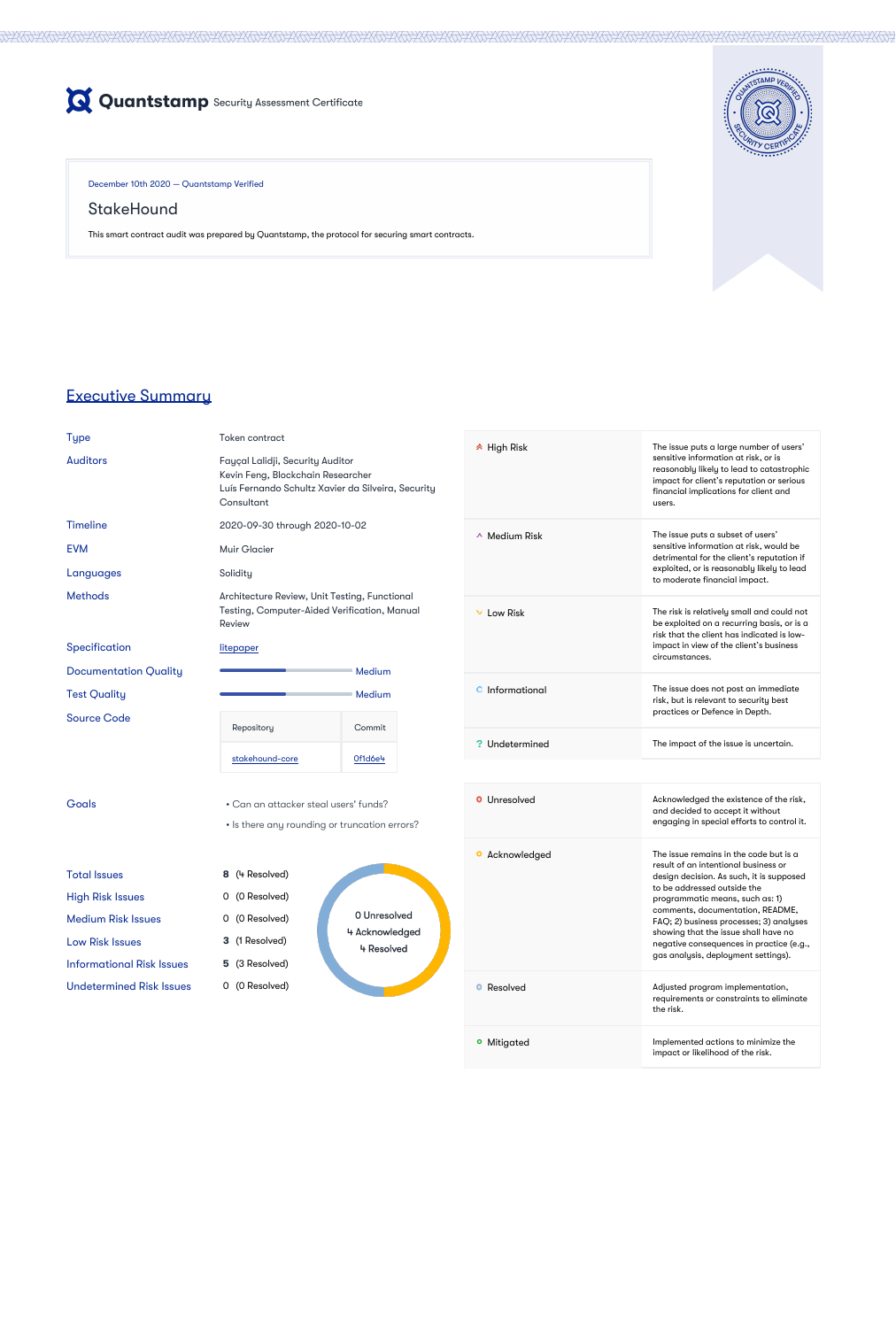# Summary of Findings

StakeHound is token contract and a staking algorithm and as any ERC20 token, it is vulnerable to allowance double-spend exploit. The staking reward mechanism contain some medium flaws that can be addressed.

| ID    | <b>Description</b>                    | Severity        | <b>Status</b>    |
|-------|---------------------------------------|-----------------|------------------|
| QSP-1 | <b>Token Distribution</b>             | $\vee$ Low      | Acknowledged     |
| QSP-2 | <b>Gas Consumption</b>                | $\vee$ Low      | Acknowledged     |
| QSP-3 | <b>Execute Transactions</b>           | $\vee$ Low      | <b>Fixed</b>     |
| QSP-4 | <b>Unlocked Pragma</b>                | O Informational | <b>Fixed</b>     |
| QSP-5 | <b>Allowance Double-Spend Exploit</b> | O Informational | <b>Mitigated</b> |
| QSP-6 | DownstreamCaller Update               | O Informational | Acknowledged     |
| QSP-7 | <b>Privileged Roles and Ownership</b> | O Informational | Acknowledged     |
| QSP-8 | <b>Token Burning</b>                  | O Informational | <b>Fixed</b>     |

# Quantstamp Audit Breakdown

Quantstamp's objective was to evaluate the repository for security-related issues, code quality, and adherence to specification and best practices.

Possible issues we looked for included (but are not limited to):

- Transaction-ordering dependence
- Timestamp dependence
- Mishandled exceptions and call stack limits
- Unsafe external calls
- Integer overflow / underflow
- Number rounding errors
- Reentrancy and cross-function vulnerabilities
- Denial of service / logical oversights
- Access control
- Centralization of power
- Business logic contradicting the specification
- Code clones, functionality duplication
- Gas usage
- Arbitrary token minting

### Methodology

The Quantstamp auditing process follows a routine series of steps:

- 1. Code review that includes the following
	- i. Review of the specifications, sources, and instructions provided to Quantstamp to make sure we understand the size, scope, and functionality of the smart contract.
	- ii. Manual review of code, which is the process of reading source code line-by-line in an attempt to identify potential vulnerabilities.
	- iii. Comparison to specification, which is the process of checking whether the code does what the specifications, sources, and instructions provided to Quantstamp describe.
- 2. Testing and automated analysis that includes the following:
	- i. Test coverage analysis, which is the process of determining whether the test cases are actually covering the code and how much code is exercised when we run those test cases.
	- ii. Symbolic execution, which is analyzing a program to determine what inputs cause each part of a program to execute.
- 3. Best practices review, which is a review of the smart contracts to improve efficiency, effectiveness, clarify, maintainability, security, and control based on the established industry and academic practices, recommendations, and research.
- 4. Specific, itemized, and actionable recommendations to help you take steps to secure your smart contracts.

### Toolset

The notes below outline the setup and steps performed in the process of this audit.

### Setup

Tool Setup:

- [Slither](https://github.com/crytic/slither) v0.6.6
- [Mythril](https://github.com/ConsenSys/mythril) v0.2.7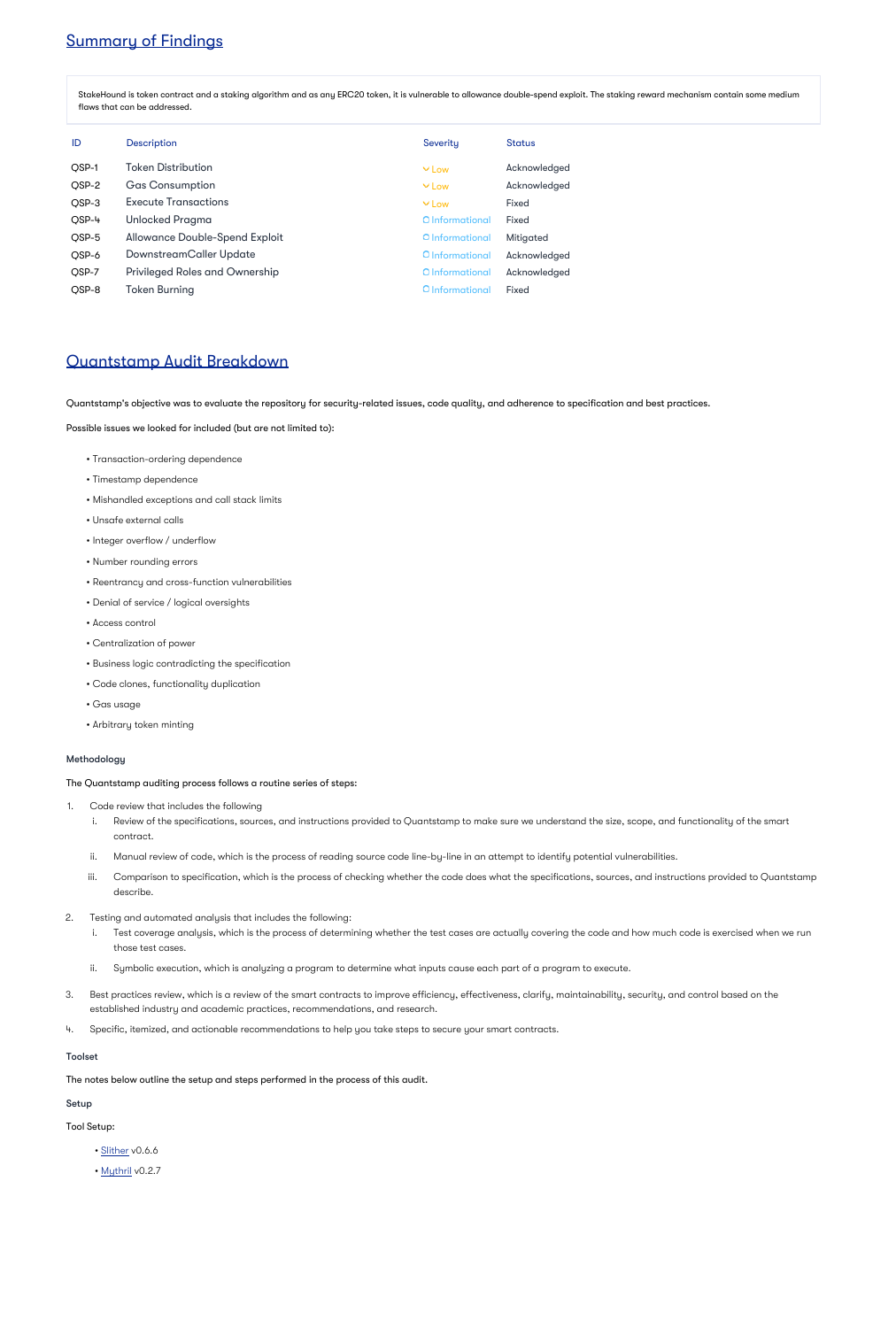#### Steps taken to run the tools:

- 1. Installed the Slither tool: pip install slither-analyzer
- 2. Run Slither from the project directory: slither .s
- 3. Installed the Mythril tool from Pypi: pip3 install mythril
- 4. Ran the Mythril tool on each contract: myth -x path/to/contract

## **Findings**

### QSP-1 Token Distribution

#### Severity: *Low Risk*

#### Status: Acknowledged

#### File(s) affected: StakedToken

Description: The requirement that restricts the supplyController from minting more than \_maxSupply is implicit (SafeMath function will throw inside StakedToken.mint). However,  $\tt{distributer}$ okens alter \_sharesPerToken value, therefore cancelling the initial state \_sharesPerToken = MAX\_UINT256.div(maxSupply\_), this will allow the supplyController to mint more tokens than \_maxSupply or in the opposite case (contracted supply) restrict the total supply from reaching \_maxSupply.

 $\sf Recommendation:$  Consider removing the supply contraction mechanism and adding a requirement in <code>mint</code> and <code>distributeTokens</code> functions to check if the <code>\_totalSupply + amount</code> or  $\_$ total $\operatorname{\mathsf{Supp}}\nolimits\mathsf{ly}$  +  $\operatorname{\mathsf{supp}}\nolimits\mathsf{lyChange}\nolimits_-$  is lower than  $\_$ max $\operatorname{\mathsf{Supp}}\nolimits\mathsf{ly}.$ 

Description: Depending on DownstreamCaller.transactions array length, the gas consumed during a call to executeTransactions can be excessively high potentially throwing the transaction for out of gas or block gas limit. Since executeTransactions is used by StakedToken. distributeTokens function, a bad management of the transactions array can lead to a temporary denial of service for the token distribution logic.

Recommendation: Even if the elements in transactions array can be selectively deleted or disabled, Quantstamp recommend to run a gas consumption simulation before adding transactions to the DownstreamCaller contract.

### QSP-2 Gas Consumption

#### Severity: *Low Risk*

Status: Acknowledged

#### File(s) affected: DownstreamCaller, StakedToken

### QSP-3 Execute Transactions

#### Severity: *Low Risk*

Status: Fixed

File(s) affected: DownstreamCaller

Description: DownstreamCaller.executeTransactions is a public function. Depending on the listed transactions, allowing it to be called by a non-owner or by any other address than StakedToken can be a risk. No specifications were provided to correctly estimate the impact of this issue.

Recommendation: Only allow DownstreamCaller.executeTransactions to be called by StakedToken contract address.

### QSP-4 Unlocked Pragma

### Severity: *Informational*

Status: Fixed

File(s) affected: DownstreamCaller, StakedToken

**Description:** Every Solidity file specifies in the header a version number of the format  $\text{pragma }\text{solidity }(\wedge)\textbf{0.6.*}.$  The caret ( $\wedge$ ) before the version number implies an unlocked pragma, meaning that the compiler will use the specified version and above, hence the term "unlocked."

Exploit Scenario: For consistency and to prevent unexpected behavior in the future, it is recommended to remove the caret to lock the file onto a specific Solidity version.

### QSP-5 Allowance Double-Spend Exploit

### Severity: *Informational*

### Status: Mitigated

File(s) affected: StakedToken

Description: As it presently is constructed, the contract is vulnerable to the [allowance double-spend exploit,](https://github.com/OpenZeppelin/openzeppelin-solidity/blob/b4f87bb8fc25fb07f73099701e39e167a3d36465/contracts/token/ERC20/ERC20.sol#L71-L78) as with other ERC20 tokens. An example of an exploit goes as follows:

- 1. Alice allows Bob to transfer N amount of Alice's tokens (N>0) by calling the approve( ) method on Token smart contract (passing Bob's address and N as method arguments)
- 2. After some time, Alice decides to change from N to M (M>0) the number of Alice's tokens Bob is allowed to transfer, so she calls the approve( ) method again, this time passing Bob's address and M as method arguments
- 3. Bob notices Alice's second transaction before it was mined and quickly sends another transaction that calls the  $\verb|transferFrom()|$  method to transfer N Alice's tokens somewhere
- 4. If Bob's transaction will be executed before Alice's transaction, then Bob will successfully transfer N Alice's tokens and will gain an ability to transfer another M tokens
- 5. Before Alice notices any irregularities, Bob calls transferFrom() method again, this time to transfer M Alice's tokens. The exploit (as described above) is mitigated through use of functions that increase/decrease the allowance relative to its current value, such as <code>increaseAllowance</code> and <code>decreaseAllowance.</code>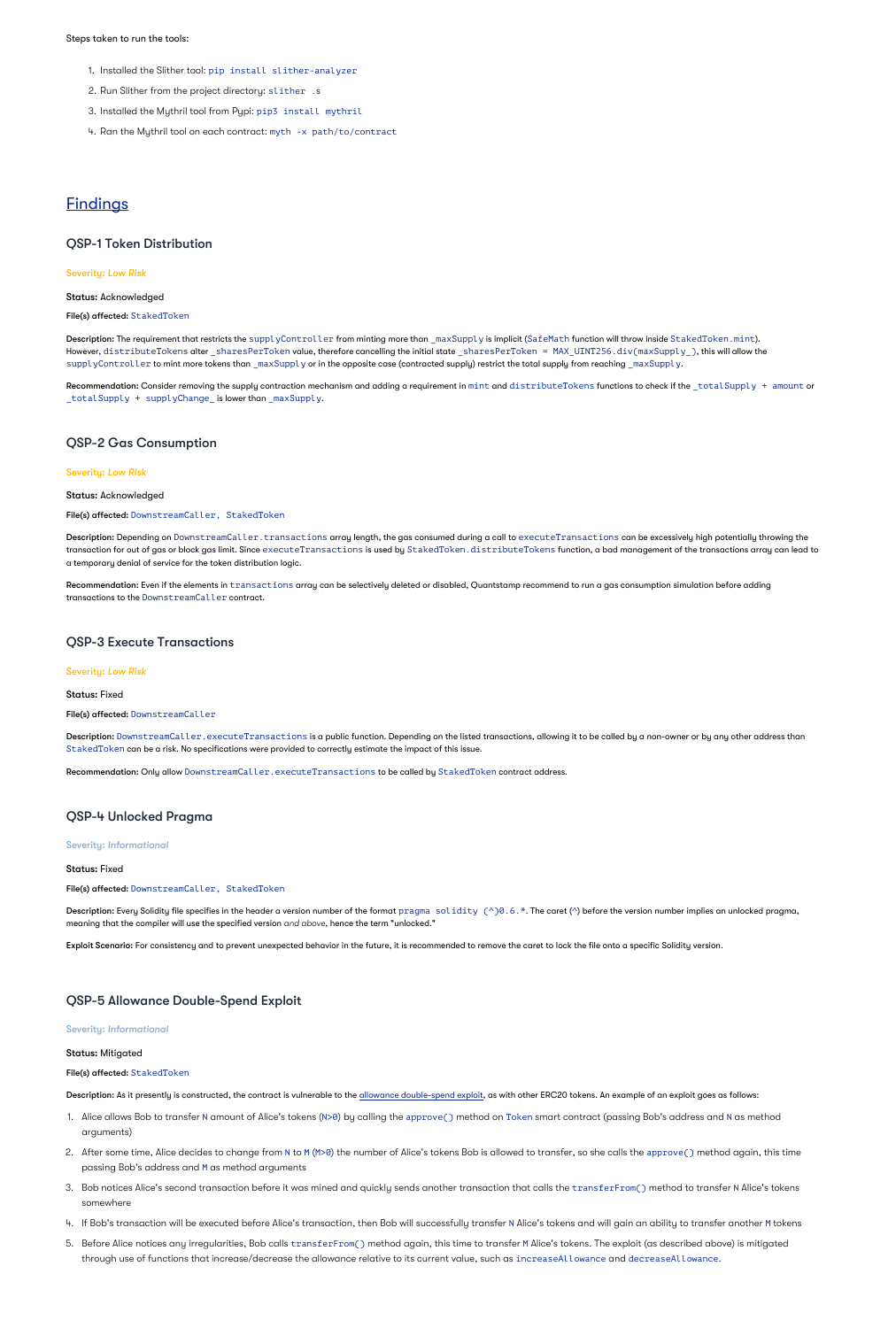$\sf Recommendation:$  Pending community agreement on an ERC standard that would protect against this exploit, we recommend that developers of applications dependent on  $\sf{approve}()$  / <code>transferFrom()</code> should keep in mind that they have to set allowance to 0 first and verify if it was used before setting the new value. Teams who decide to wait for such a standard should make these recommendations to app developers who work with their token contract.

Description: DownstreamCaller is deployed when StakedToken is initialized. However, the contract can be modified by the owner using <code>setDownstreamCaller,</code> this does not guarantee that the already listed transactions will be migrated to the new contract.

### QSP-6 DownstreamCaller Update

### Severity: *Informational*

Status: Acknowledged

File(s) affected: StakedToken

 $\bullet$  Users can be denied access by the owner to transfer, transferFrom, approve, increaseAllowance, decreaseAllowance and mint, the blacklisting is selective and can be applied to any address.

Recommendation: Depending on the importance of the listed transactions, the migration process can be implemented automatically to avoid any possible issue.

### QSP-7 Privileged Roles and Ownership

Description: Only the supply controller is allowed to burn tokens through StakedToken. burn, however,  $\texttt{msg}$ . sender is used to set the account from where the tokens are burned. We cannot determine if this is an error or part of the design, the code documentation does not specify the addresses allowed to use the described functionality.

### Severity: *Informational*

Status: Acknowledged

File(s) affected: StakedToken

Description: - transfer and transferFrom can be paused by the owner.

 $\bullet$  The developer code documentation of 'distributeTokens' is incorrect as the function can both increase or decrease the supply of tokens if  $\mathsf{positive}$ parameter is falsed.

• mintfunction allows the Supply controller can change the supply of token arbitrarily without using distributeTokens

 $\bullet$  Implement input validation in DownstreamCaller.addTransaction, destination should be different than address(0x0) and data length should be higher than zero.

 $\bullet$  To manage an added transaction in DownstreamCaller contract the transaction index is used. However, addTransaction does not return the index or emit an event that allows to read the transaction index. Either use the index as a return value or implement an event to keep track of the {Transaction,index} pair.

Recommendation: The privileged roles need to be made clear to the users, especially depending on the level of privilege the contract allows to the owner.

### QSP-8 Token Burning

#### Severity: *Informational*

Status: Fixed

### File(s) affected: StakedToken

• StakedToken.approve, StakedToken.increaseAllowance and StakedToken.decreaseAllowance functions allow the spender address to be address(0x0). In this case the allocation can not be spent since it is allowed to address(0x0). However, the functions should throw with a correct error message to inform the user about the input error.

Recommendation: We recommend to clearly specify the intended behavior or modify the function implementation to meet the specification.

# Automated Analyses

### Slither

StakedToken.initialize(string,string,uint8,uint256,uint256) performs a multiplication on the result of a division, this issue is classified as false positive since it is an • intended behavior.

### Mythril

Mythril reported several issues, however, after the manual review all issues were classified as false positive.

### Adherence to Specification

# Adherence to Best Practices

• account input in StakedToken.mint function is not checked to be different than address(0x0).

• supplyController\_ input in StakedToken.setSupplyController is not checked to be different than address(0x0).

### Test Results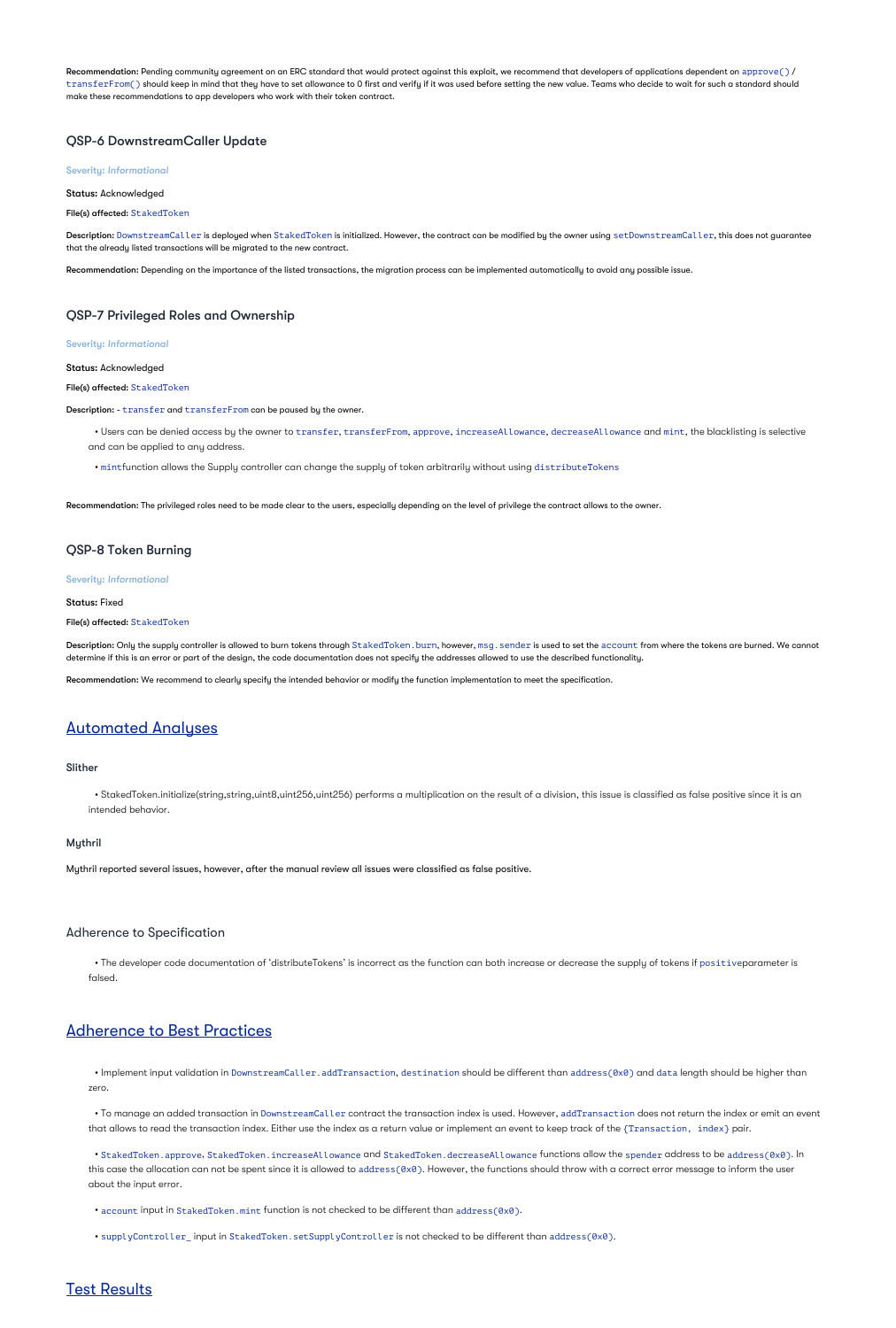#### Test Suite Results

```
StakedToken
   Initialization
       ✓ should be set up properly (226ms)
       ✓ should reject ETH transfers
    Upgrades
       ✓ should be upgradeable (878ms)
    setSupplyController
       ✓ should update supply controller (263ms)
       ✓ should not be callable by others (38ms)
    setName
       ✓ should update name (254ms)
       ✓ should not be callable by others (40ms)
    setSymbol
       ✓ should update symbol (233ms)
       ✓ should not be callable by others (45ms)
   Transfers
       ✓ should transfer tokens (183ms)
       ✓ should fail to transfer too many tokens (84ms)
    Minting
       ✓ should mint new tokens (130ms)
       ✓ should not be callable by others (39ms)
    Burning
       ✓ should burn tokens (111ms)
       ✓ should fail to burn more than in account
       ✓ should not be callable by others (47ms)
    Reward distribution
       ✓ should distribute rewards (235ms)
       ✓ should contract the supply (231ms)
Increased supply by 1 to 1000000000000000000001, actually increased by 1
Doubling supply 0
Increased supply by 1 to 2000000000000000000003, actually increased by 1
Doubling supply 1
Increased supply by 1 to 4000000000000000000007, actually increased by 1
Doubling supply 2
Increased supply by 1 to 8000000000000000000015, actually increased by 1
Doubling supply 3
Increased supply by 1 to 16000000000000000000031, actually increased by 1
Doubling supply 4
Increased supply by 1 to 32000000000000000000063, actually increased by 1
Doubling supply 5
Increased supply by 1 to 64000000000000000000127, actually increased by 1
Doubling supply 6
Increased supply by 1 to 128000000000000000000255, actually increased by 1
Doubling supply 7
Increased supply by 1 to 256000000000000000000511, actually increased by 1
Doubling supply 8
Increased supply by 1 to 512000000000000000001023, actually increased by 1
Doubling supply 9
Increased supply by 1 to 1024000000000000000002047, actually increased by 1
Doubling supply 10
Increased supply by 1 to 2048000000000000000004095, actually increased by 1
Doubling supply 11
Increased supply by 1 to 4096000000000000000008191, actually increased by 1
Doubling supply 12
Increased supply by 1 to 8192000000000000000016383, actually increased by 1
Doubling supply 13
```
Increased supply by 1 to 16384000000000000000032767, actually increased by 1 Doubling supply 14 Increased supply by 1 to 32768000000000000000065535, actually increased by 1 Doubling supply 15 Increased supply by 1 to 65536000000000000000131071, actually increased by 1 Doubling supply 16 Increased supply by 1 to 131072000000000000000262143, actually increased by 1 Doubling supply 17 Increased supply by 1 to 262144000000000000000524287, actually increased by 1 Doubling supply 18 Increased supply by 1 to 524288000000000000001048575, actually increased by 1 Doubling supply 19 ✓ should maintain supply precision for 20 doublings (4211ms) ✓ should not be callable by others Allowances ✓ should transfer if allowance is big enough (241ms) ✓ should fail to transfer if the allowance is too small (127ms) External calls ✓ should register a downstream contract and call it on distribution (239ms) ✓ should remove a downstream transaction (318ms) ✓ should disable a downstream transaction (309ms) ✓ should change the downstream caller contract (592ms) ✓ should not be callable by others (38ms) Pausable ✓ should fail token transfers when paused (85ms) ✓ should fail to transferFrom when paused (206ms) ✓ should unpause (361ms) ✓ should not be callable by others (62ms) Blacklisting ✓ should fail token transfers when sender is blacklisted (77ms) ✓ should fail token transfers when recipient is blacklisted (80ms) ✓ should fail to transferFrom when sender is blacklisted (197ms) ✓ should fail to transferFrom when recipient is blacklisted (196ms) ✓ should fail to set allowance when sender is blacklisted (91ms) ✓ should fail to increase allowance when sender is blacklisted (92ms) ✓ should fail to decrease allowance when sender is blacklisted (87ms) ✓ should fail to set allowance when spender is blacklisted (85ms) ✓ should fail to increase allowance when spender is blacklisted (91ms) ✓ should fail to decrease allowance when spender is blacklisted (85ms) ✓ should disable blacklist (442ms) ✓ should not be callable by others 43 passing (27s)

# Code Coverage

| <b>File</b>          | % Stmts | % Branch | % Funcs | % Lines |
|----------------------|---------|----------|---------|---------|
| contracts/           | 86.61   | 72.73    | 91.89   | 86.96   |
| DownstreamCaller.sol | 82.35   | 60       | 100     | 83.33   |
| StakedToken.sol      | 87.37   | 76.47    | 90.32   | 87.63   |

| files<br>All | 86.61 | 73.77<br>12.13 | 91.89 | 86.96 |
|--------------|-------|----------------|-------|-------|
|--------------|-------|----------------|-------|-------|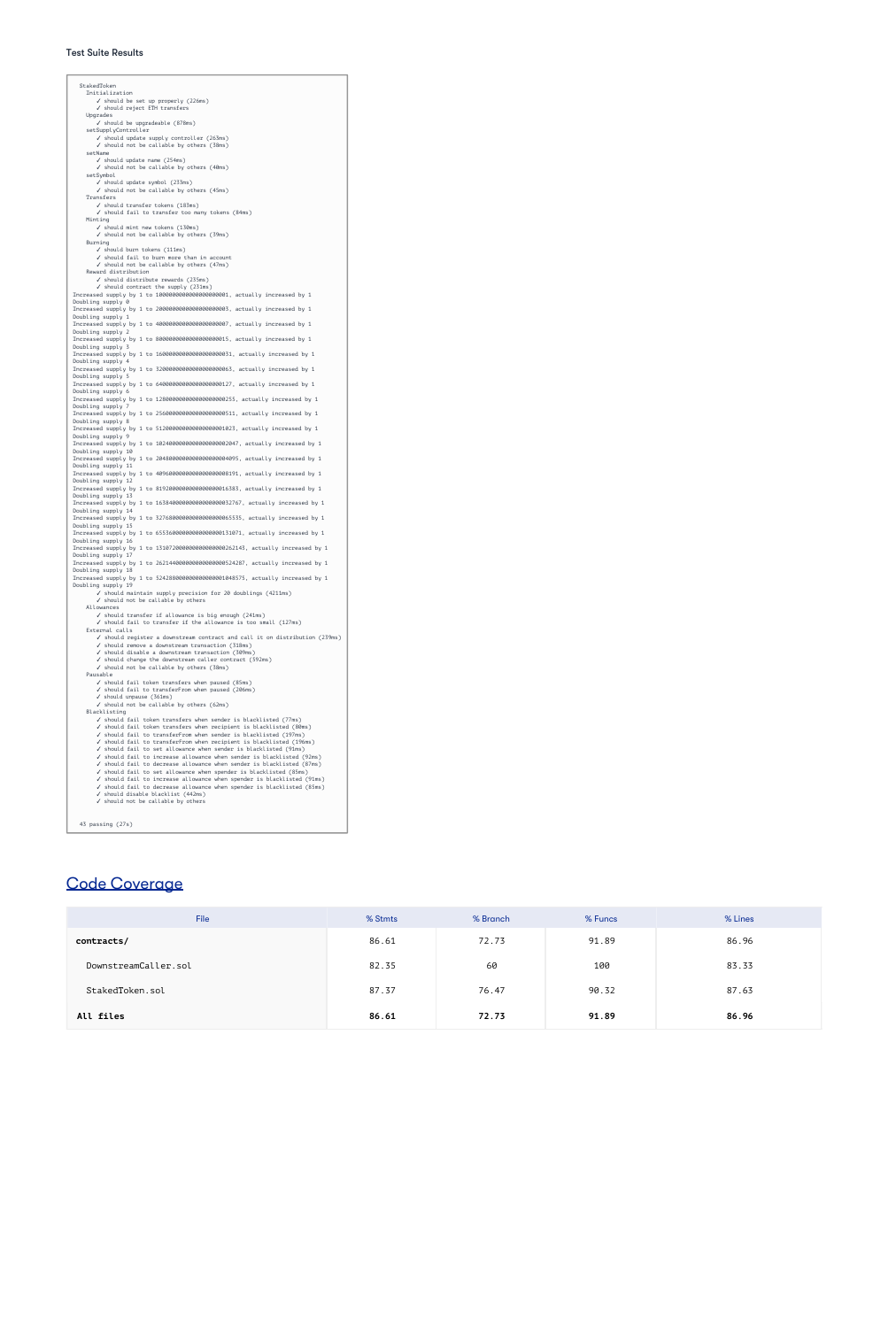# Appendix

### File Signatures

The following are the SHA-256 hashes of the reviewed files. A file with a different SHA-256 hash has been modified, intentionally or otherwise, after the security review. You are cautioned that a different SHA-256 hash could be (but is not necessarily) an indication of a changed condition or potential vulnerability that was not within the scope of the review.

#### **Contracts**

c773287965ad4e612efdc08b6cbe17973aa23b81ed3255557a71dfa4a12d64b2 ./contracts/DownstreamCaller.sol 8ff22272f3f9466ed336e827ae69829bed8cea0093921db8a21a71caaa5d80f0 ./contracts/StakedToken.sol

#### Tests

909107da61056e680cf842c916dcf9e89d2a8d229c7938cc33c7131de1c2814c ./test/StakedToken.behavior.ts 7a015ec4eef320407aa5bfc2326d26ac8ccf7802b818fb43e1d7dbdb6ceaf322 ./test/StakedToken.ts

# **Changelog**

- 2020-10-02 Initial report
- 2020-10-07 re-audit and report update